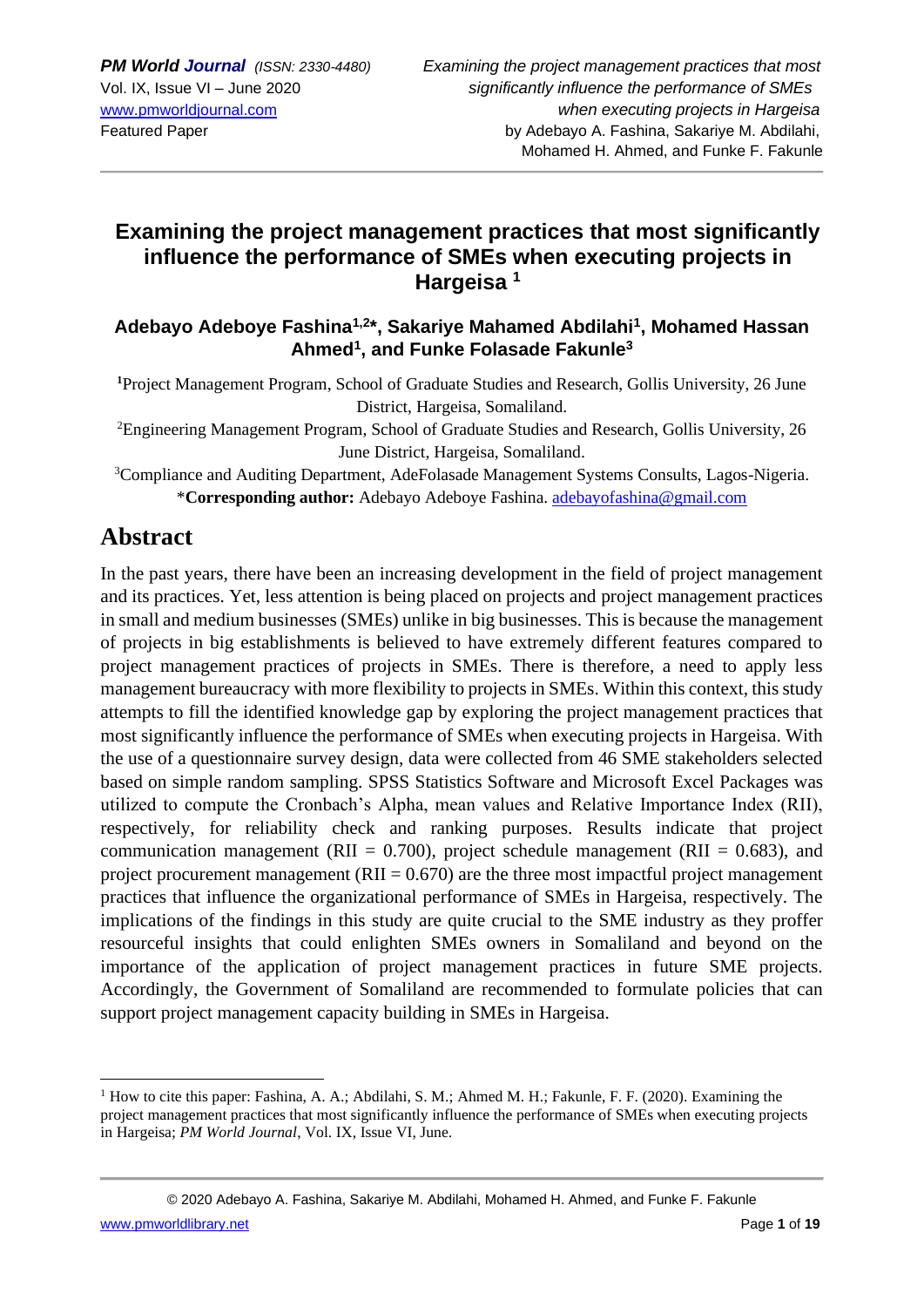**Keywords**: Project Management, SMEs, Low- and Medium-Income Countries, Project Management Knowledge Areas, Organizational Performance, Hargeisa-Somaliland

# **Introduction**

Today, project management has become an indispensable persistence obligation for most organizations in a fast-changing environment (Munns & Bjeirmi, 1996). Consequently, more new products and services are expected to be developed and applied as fast and competently as possible on one hand, as the project life cycle picks up the thread to decrease. On the other hand, products are becoming outdated at a progressively high rate which implies that a cost-effective management approach is required for the selection and development of new projects. This will thus allow the invention of unique, and high-quality goods and services that capitalize on the possibilities of commercial success, in the midst of inadequate resources.

Aside from the fact that project management method is a leading system that allows organizations to meet their objectives in a timely manner (Badiru, 1999; Kimmons & Loweree, 2017), it has also become a crucial part of huge technology management, that is a vital component in the globalization drive that has changed the world economy in the last decade (Abdilahi, Fashina, & Fakunle, 2020; Fashina, Abdilahi, & Fakunle, 2020). However, in today's small and medium enterprises, projects are being managed within progressively complex atmospheres (Alquier & Tignol, 2006). This is due to the fact that businesses must effectively manage crucial project creativities such as new product expansion, policy application, outsourcing etc. (Burlton, 2001). Within this context, the implementation of projects in organizations are handled via various project management practices that are applied daily by diverse project managers (Atawodi & Ojeka, 2012; Forsman, 2008). Nonetheless, definite objectives that will guide the projects to completion are required and are set as targets to be achieved at the end of such projects (A. K. Munns & Bjeirmi, 1996). Specifically, the motivation of realizing the desired profits and the feat of organizational performance comes from the need to successfully implement these projects (Mir & Pinnington, 2014).

Furthermore, businesses that successfully implement projects make use of effective project management practices as an instrument to accomplish the set organizational objectives (Munns & Bjeirmi, 1996). Following the strategic influence of projects on a business, organizations are required to strive after effective project management practices that can help ascertain the progress and risks involved in projects (Fashina, Fakunle, & Opiti, 2020; A. Munns & Bjeirmi, 1996). This is also geared towards ensuring that precise projects can be delivered in line with business preferences in order to achieve a better organizational performance (García-Morales, Jiménez-Barrionuevo, & Gutiérrez-Gutiérrez, 2012). In addition, time, cost and quality are vital determinants/components for the success of such projects and they are also utilized as variables for the assessment of project management practices against organizational performance (Aubry & Hobbs, 2011; Aubry, Hobbs, & Thuillier, 2009).

Over the past few years, SMEs in Somaliland have managed projects across various regions in Somaliland and in some Eastern African countries ranging from trading to construction (Omar, Fashina, & Fakunle, 2020). As such, they are been seen as one of the major drivers of economic growth and job creation in the country (Fashina, Abdilahi, Fakunle, & Ahmed, 2020). In spite of

© 2020 Adebayo A. Fashina, Sakariye M. Abdilahi, Mohamed H. Ahmed, and Funke F. Fakunle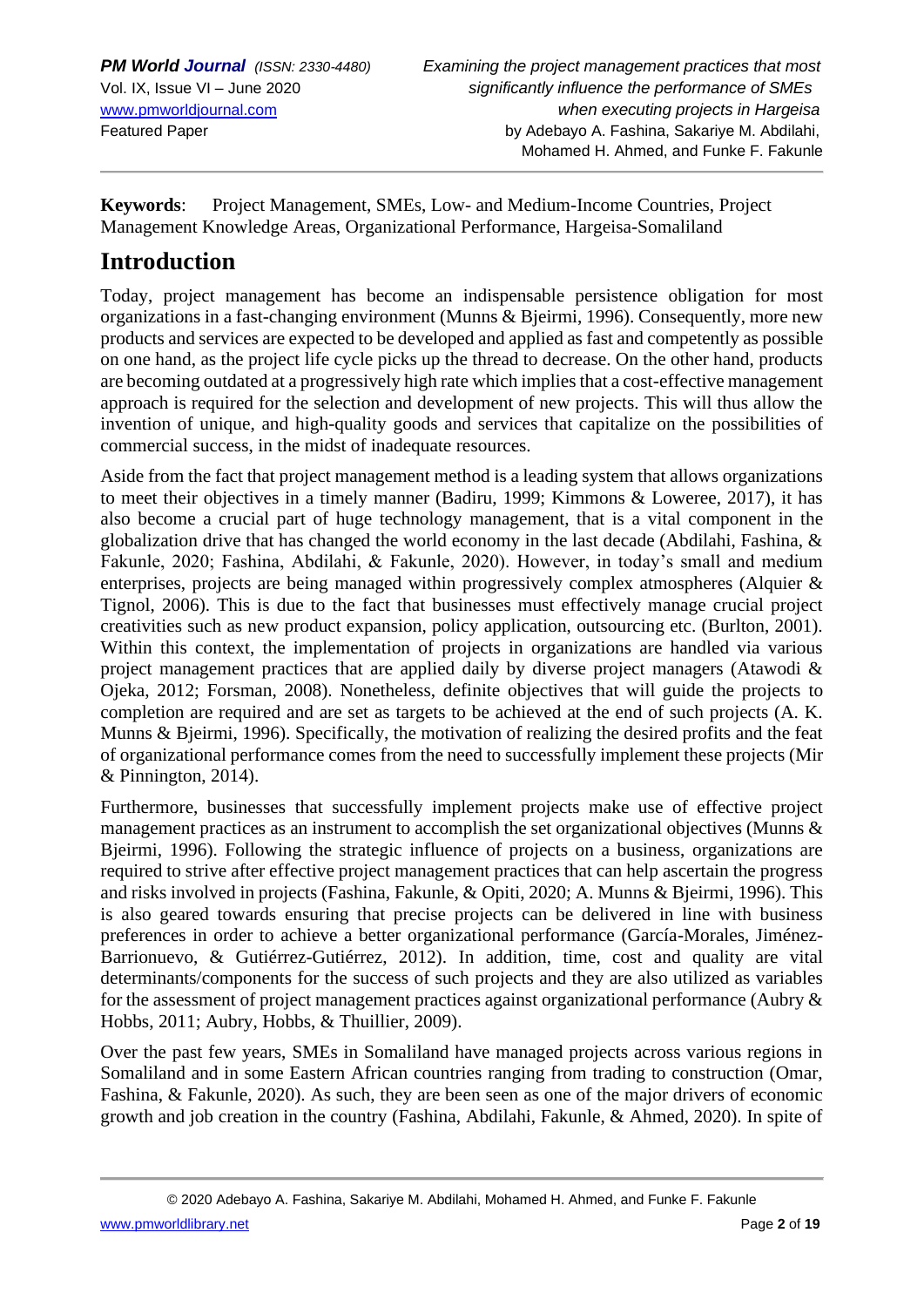this great feat and efforts from the Somaliland government and its partners, SMEs activities are still limited with resources required to improve their performance. In as much as the resources of most SMEs are limited, a relatively lower version of project management practices is required to strengthen their organizational performance in terms of an improved market share and returns on investment from successful projects executed (Aubry & Hobbs, 2011). Moreover, as the number keep increasing, it is important to thus investigate the SMEs in Somaliland, particularly, those that have embraced project management practices in executing projects successfully in order to retain or increase their customer's base and grow their businesses.

To contribute to knowledge in this regard, the study aims to examine the project management practices that most significantly influence the performance of SMEs when executing projects in Hargeisa. Emphasis is given to the impacts of six out of the ten project management knowledge areas on organizational performance of SMEs. The findings from this study is expected to assist future academic researchers and students that might want to carry out related studies in other parts of Somaliland or elsewhere in the validation of their findings. Besides, the current study provides evidence-based insights that could guide various government entities, foreign partners, and major SMEs stakeholder in the development of innovative strategies that are critical to the application of project management in enhancing the operational performance of SMEs in future projects.

The first part of this paper presents the background introduction to the study. The second part discusses the relationship between project management practices and organizational performance of SMEs. Furthermore, the research methodology and procedures used in the current study are presented in the third part whereas the fourth part presents the results and data analysis. The findings and implications of the current study are broadly discussed in the fifth part. The last part of this paper presents the conclusions and factual recommendations that could guide the successful implementation of project management practices in impending SME projects in Hargeisa and elsewhere.

# **Theory**

## **The relationship between project management practices and organizational performance of small and medium enterprises (SMEs)**

Currently, most of the non-governmental organizations particularly, the small and medium enterprises now handle projects in a very complex setting (Fedulova, Piatnytska, & Lukashova, 2018; Lumnije, 2012; Stewart & Gapp, 2014). Consequently, the practices of management in business establishment (SMEs inclusive) is perceived as vital success factor that successful project managers now consider as key strategy for improving or achieving organizational performance (Atawodi & Ojeka, 2012; Forsman, 2008). However, organizational performance is measure based on two components that include business performance and project performance (Hogan & Coote, 2014; Hubbard, 2009; Jiménez-Jiménez & Sanz-Valle, 2011; Kanji, 2002). The latter is considered majorly in this study. So, project performance on one side deals with project efficiency in terms of project timeline and budget, while on the other side handles project effectiveness in terms of customer expectation and satisfactory, teams/employees' satisfaction (Abdilahi, Fakunle, & Fashina, 2020; Kanji, 2002). It is therefore clear, that there is need for an improved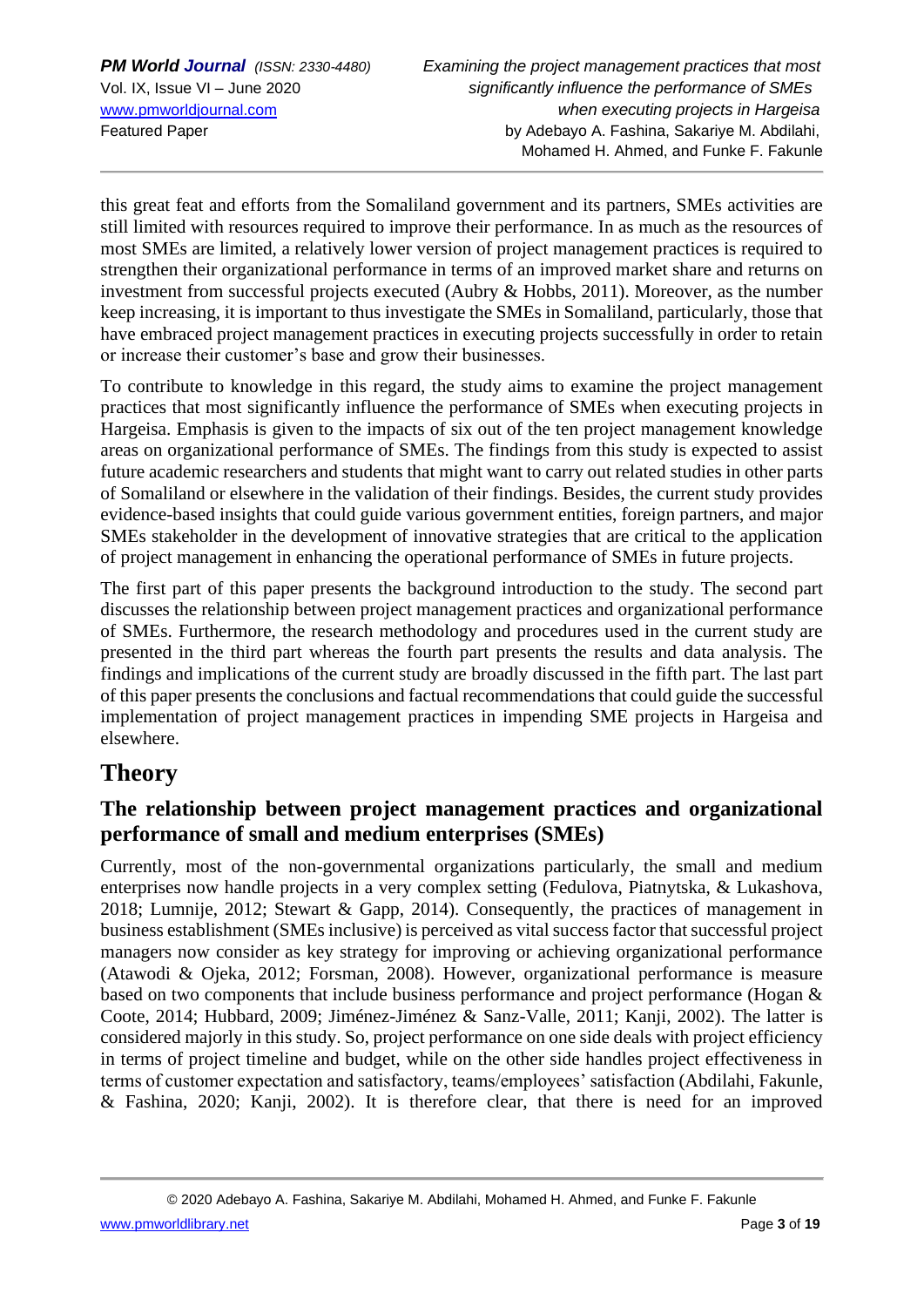understanding on the implication of the different project management knowledge areas on SMEs organization performance.

In the current research work, scope, risk, communication, procurement, cost, and schedule management are considered as most important project management knowledge areas needed for analyzing the success and organizational performance of SMEs projects. The implications of these six project management knowledge areas regarding the organizational performance of SMEs are brief explored below.

### **The implication of project scope management practices on organizational performance of SMEs**

Since the proper definition and management of project scope can effectively influence the overall success of any kind of project, the implication of project management practice is vital to the organizational performance of SMEs (Abdilahi, Fakunle, et al., 2020). An effective scope management helps SMEs that practice it to stay away from scope creep (Fashina, Abdilahi, & Fakunle, 2020) and clearly set out what is or not included in the project. Proper scope management thus creates control mechanism in order to address what gets added or removed as the project is executed or factors that may lead to change throughout the project lifecycle (Khan, 2006). Moreover, an effectual project scope management is beneficial to SMEs in following ways (Abdilahi, Fakunle, et al., 2020; Khan, 2006; Nath & Momin, 2014):

- 1. It helps to maximize project cost and time by prioritizing and reducing temporary work;
- 2. It performs a quantitative analysis on any add on work in order to check its validity;
- 3. It helps to do away with inconsistent requirements requests;
- 4. It ensures that there are very fewer chances that SMEs overrun their project budget;
- 5. It safeguards the project development from going astray but ensuring that it goals are approved.

### **The implication of project risk management practices on organizational performance of SMEs**

The implication of project risk management practices is significant to organizational performance of SMEs in a number of ways (Alquier & Tignol, 2006). This is because risk is perceived as a vital concern for organizations including the SMEs (Alquier & Tignol, 2006; Fakunle, Opiti, Sheikh, & Fashina, 2020). First, as a result of globalization and increased competition in business, project risk management is gaining more reputation daily (Movassaghi, 1990; Muhammad, Char, Yasoa', & Hassan, 2009). Second, the implementation of risk management in projects allow SMEs to effectively reduce unexpected cost which in turn helps in the proper allocation of resources (Moran, 2014). Third, project risk management helps improve communication while providing top management with a precise and concise summary of potential threats facing the organization, which eventually help in better decision-making (Alquier & Tignol, 2006; Management, 2003; Moran, 2014; Sheikh, Fakunle, & Fashina, 2020).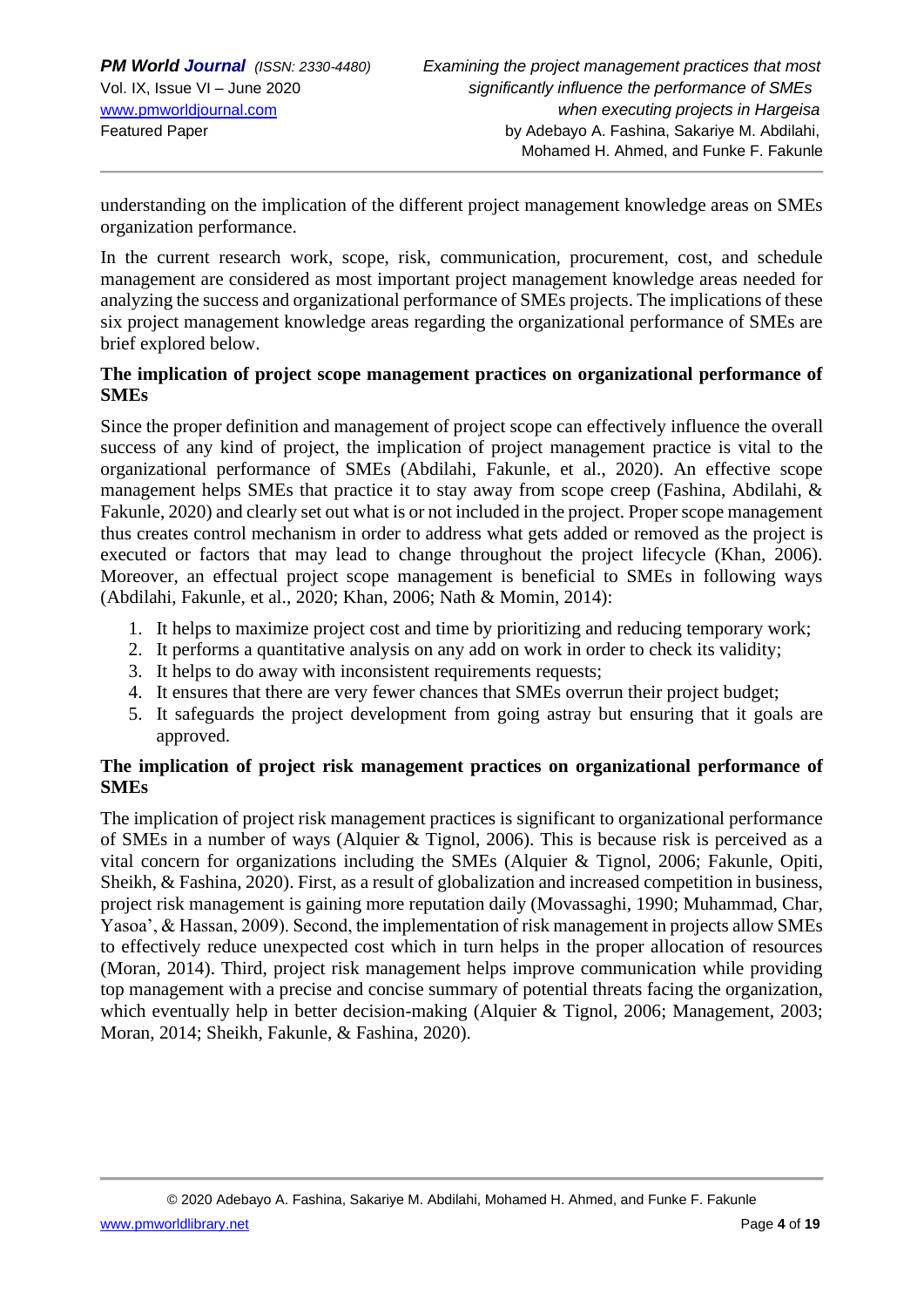### **The implication of project cost management practices on organizational performance of SMEs**

It has been established in prior studies that poor project cost management is one of the easiest ways to make a project go skewed (Ahsan & Gunawan, 2010). Consequently, project cost management is seen as a vital contributing factor when it comes to SMEs organizational performance as success of SMEs is mostly dependent on the project cost control (Bhunia, Sahoo, & Shaikh, 2019; Müller, Glückler, Aubry, & Shao, 2013). This is because project cost control has a positive impact on organizational performance and the cost elements like labor and overhead cost, workers' behavior and materials procurement cost can be tactically controlled via standard measures (typical costing, appropriate budgeting and accountability bookkeeping) (Smith, 2016). It is thus clear that project cost management practices have significant implications on SMEs organizational performance particularly, as regarding minimizing risk and maximizing resources through cost control and transparency (Sanchez, Terlizzi, & de Moraes, 2017).

### **The implication of project communication management practices on organizational Performance of SMEs**

In today's business world, every project manager and potential manager, particularly those in SMEs are required to possess the skills of an effective communicator (Zulch, 2014). This is because according to the Project Management Institute, approximately 60 percent of project fails due to the deficiencies in proper and organized communication management (Project Management Institute, 2017). This implies that proper communication management in a project is indispensable for effective management SMEs (Ziek & Anderson, 2015).

Furthermore, since communication is vital among project stakeholders and it is closely linked to different management function, it can deprive a business from the achieving its organizational objective if not properly managed (Butt, Naaranoja, & Savolainen, 2016). Consequently, project communication management can be seen as one vital way to accomplish a project goal within the allotted time and budget. This in turn results to an improved organizational performance.

### **The implication of project procurement management practices in organizational performance of SMEs**

Project procurement management practices is critical to both small and large projects since it promote the effective management of an organization's supply chain, throughout the project lifecycle (de Araújo, Alencar, & de Miranda Mota, 2017). This implies that the poor management of procurement processes during planning, budgeting, project scheduling, quotations writing and subcontracting can directly lead to inefficient activities, misplaced targets and ultimately lead to a poor organizational performance of SMEs (Arndt, 2017; Baily, 2017). It is therefore clear, that project procurement management practices have its vital implications on SMEs organizational performance.

### **The implication of project schedule management practices on organizational performance of SMEs**

Since time is a unique resource/commodity that flows at a pre-determined rate, it is important that it is properly managed through a project lifecycle (Atkinson, 1999; Bhunia et al., 2019; Funke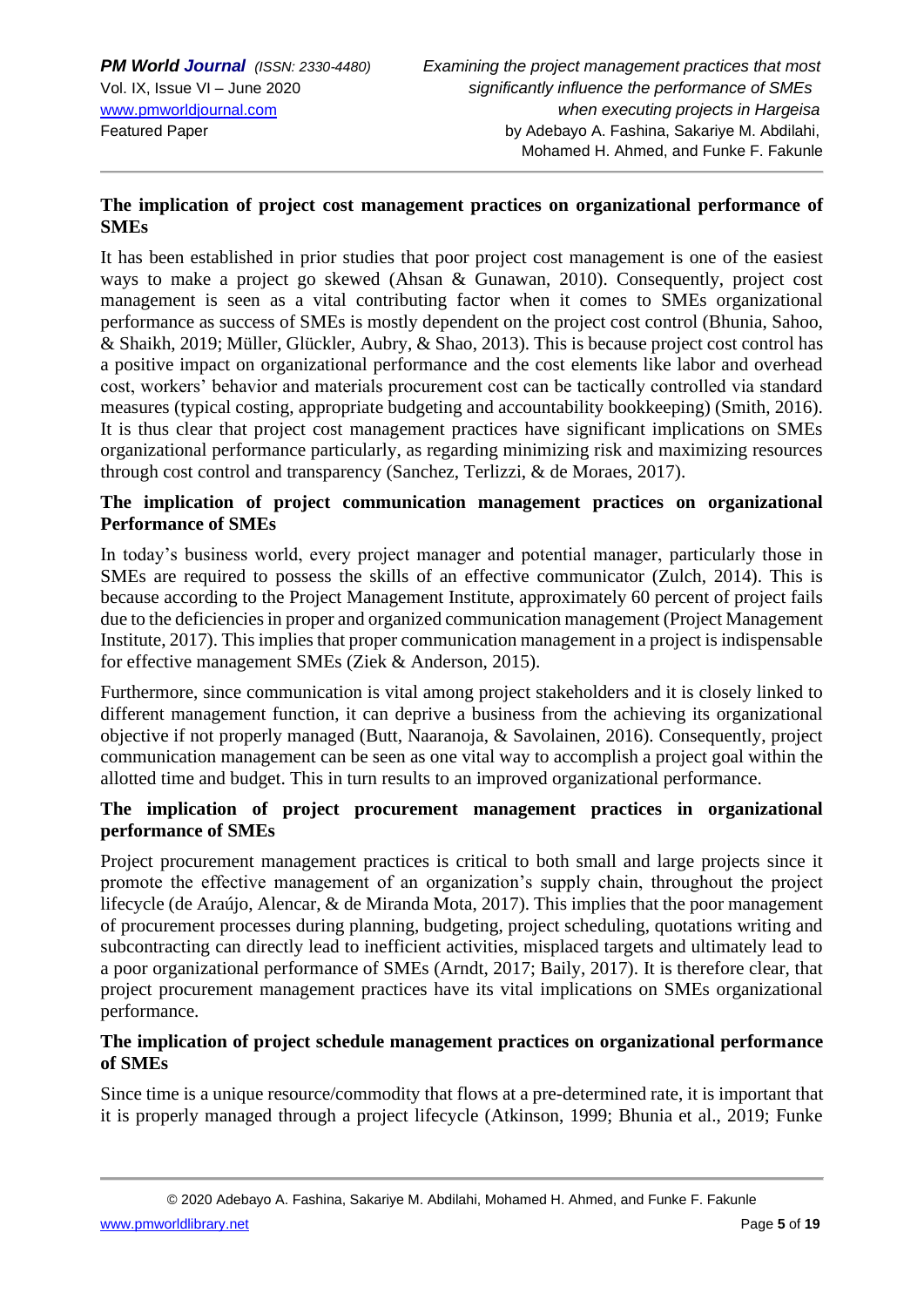Folasade Fakunle & Fashina, 2020). The effective management of time in projects have long to been recognized as a crucial success factor for the successful execution of many projects in various fields (Atkinson, 1999; de Wit, 1988; A. K. Munns & Bjeirmi, 1996). This implies that project schedule management practice is essential to organizational efficiency, effectiveness and performance of SMEs (Chin & Hamid, 2015). Therefore, one can argue that the reduction in procrastination, managerial effectiveness and the realization of organizational goals and objectives are implications of project schedule management practices on organizational performance of SMEs (Atkinson, 1999).

# **Research methodology**

This study explores the project management practices that most significantly influence the performance of SMEs when executing projects in Hargeisa by adopting a questionnaire survey method. A quantitative research was utilized to acquire information from the target population through field sources. A total of six project management knowledge areas were investigated in this study. Furthermore, the individual PM knowledge areas were rated in this study based on the Likert's scale of 5 ordinal measures from 1 to 5 according to the level of contribution (Allen & Seaman, 2007).

The target respondents comprise of construction stakeholders from six small and medium enterprises in Hargeisa, Somaliland that often participate in projects operations and management. The sample size of 50 respondents from a population of 55 was used in this research work, based on simple random sampling. This was achieved by utilizing the Krejcie and Morgan's table as described in (Krejcie & Morgan, 1970). In order to directly acquire realistic information from the participants, structured questionnaires were utilized to acquire primary data used in the current study through self-administration.

In an effort to confirm the quality of the research instrument in terms of its reliability, a pilot survey was carried out. This was realized via a convenience sample of experts in SMEs. Two soft copies of the questionnaire were sent to two project management consultants to the validate the contents of the questionnaire before the distribution of the questionnaires was carried out. Following the distribution of the questionnaires, the questionnaires were collected from the respondents after 5 days to ensure that the questionnaires are appropriately filled.

Before the collected data from the questionnaire survey was analyzed, the reliability of the data was then tested via the Cronbach's Alpha method (Cronbach, 1951). This was achieved using SPSS Statistics Software (version 25) to compute the Cronbach's Alpha, and the reliability coefficient was determined to show the internal consistency of the data using Equation 1 (Cronbach, 1951):

Cronbach's alpha, 
$$
\alpha = \frac{K}{K-1} \left[ 1 - \frac{\sum v_i^2}{v_x^2} \right]
$$
 (1)

where K, represents the number of items;  $V_i$  represents the variance of scores on each item; and  $V_r$ , represents the variance of the observed total test scores.

Relative Importance Index (RII) was chosen as a proper analytical method (Abdilahi, Fakunle, et al., 2020) utilized to establish a mean rating point and analyze the ratings received via the

[www.pmworldlibrary.net](http://www.pmworldlibrary.net/) Page **6** of **19**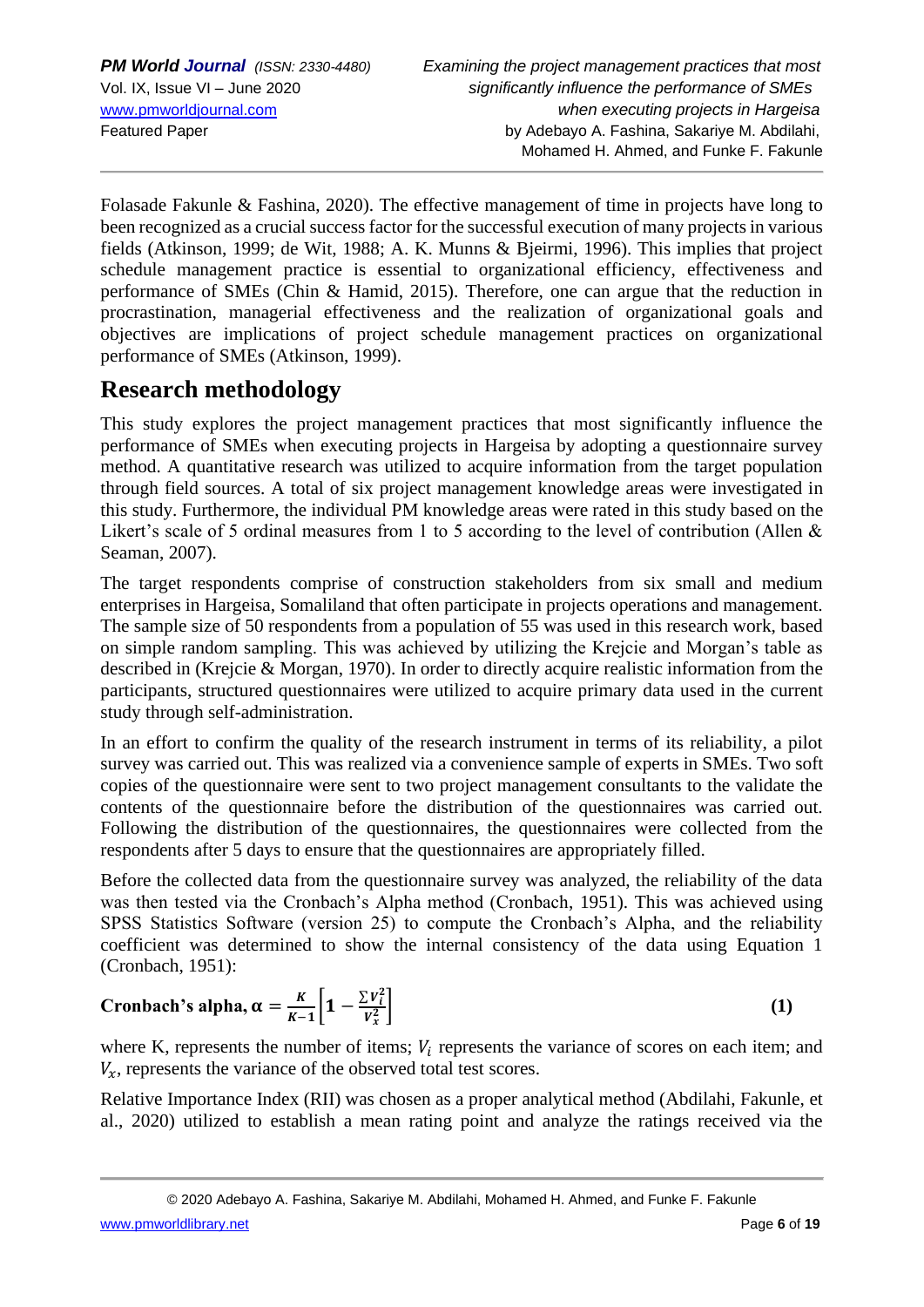questionnaires. Each calculation was computed using RII formula in Equation 2 (Abdilahi, Fakunle, et al., 2020):

#### **Relative importance index, RII** =  $\frac{\sum W}{\sum x_i}$  $A \times N$

**(2)**

where W, represents the rating given to each factor by the respondents. For instance, 5 is for very high, 4 is for high, 3 is for average, 2 is for low and 1 is for very low. A is the highest weight (5 for this study) and N represents the total number of samples (46 for this study).

Moreover, the study was conducted based on the standard ethical practices required of any reputable academic research. Respondents were informed both orally and in writing about the objective of the study and their consents was established before filling out the questionnaires. The confidentiality respondents were also assured before engaging them.

# **Results and data analysis**

## **Survey results**

Of the 50 questionnaires administered randomly among the target participants, 46 questionnaires were returned, while four respondents were unable to return the questionnaires. Besides, 100 % of the feedbacks from the respondents were deemed valid (See Table 1).

**Table 1:** Summary of the total numbers of questionnaires distributed and returned, excluded, and valid questionnaires

| S/N | Number of<br>questionnaires<br>distributed | <b>Not returned</b> | Number of<br>returned | Valid   | Invalid |
|-----|--------------------------------------------|---------------------|-----------------------|---------|---------|
|     | 50                                         |                     | 46                    | 46      |         |
|     | 100 %                                      | 8 %                 | 92%                   | $100\%$ | $0\%$   |

Table 2 presents the frequency and percentage distribution of the respondents' role/position in their respective companies. Regarding the respondents' role/position in the company, Table 2 indicates that out of the 46 valid respondents, 8 are project managers, 22 are project consultants, 7 are project engineers, 6 are project team members, 1 is a CEO/owner while 4 are in the other category.

Furthermore, it can also be deduced from Table 2 that project consultants have the highest percentage (47.8%). The project managers are the second highest respondents that participated in the research survey with a percentage of 17.4 %. The third and fourth highest group of respondents involved in this survey are the project engineers with a percentage of 15.2 % and the project team members with a percentage of 13%, respectively. However, the least group of respondents are the others category (4.4%) and CEO/owner (2.2%), respectively.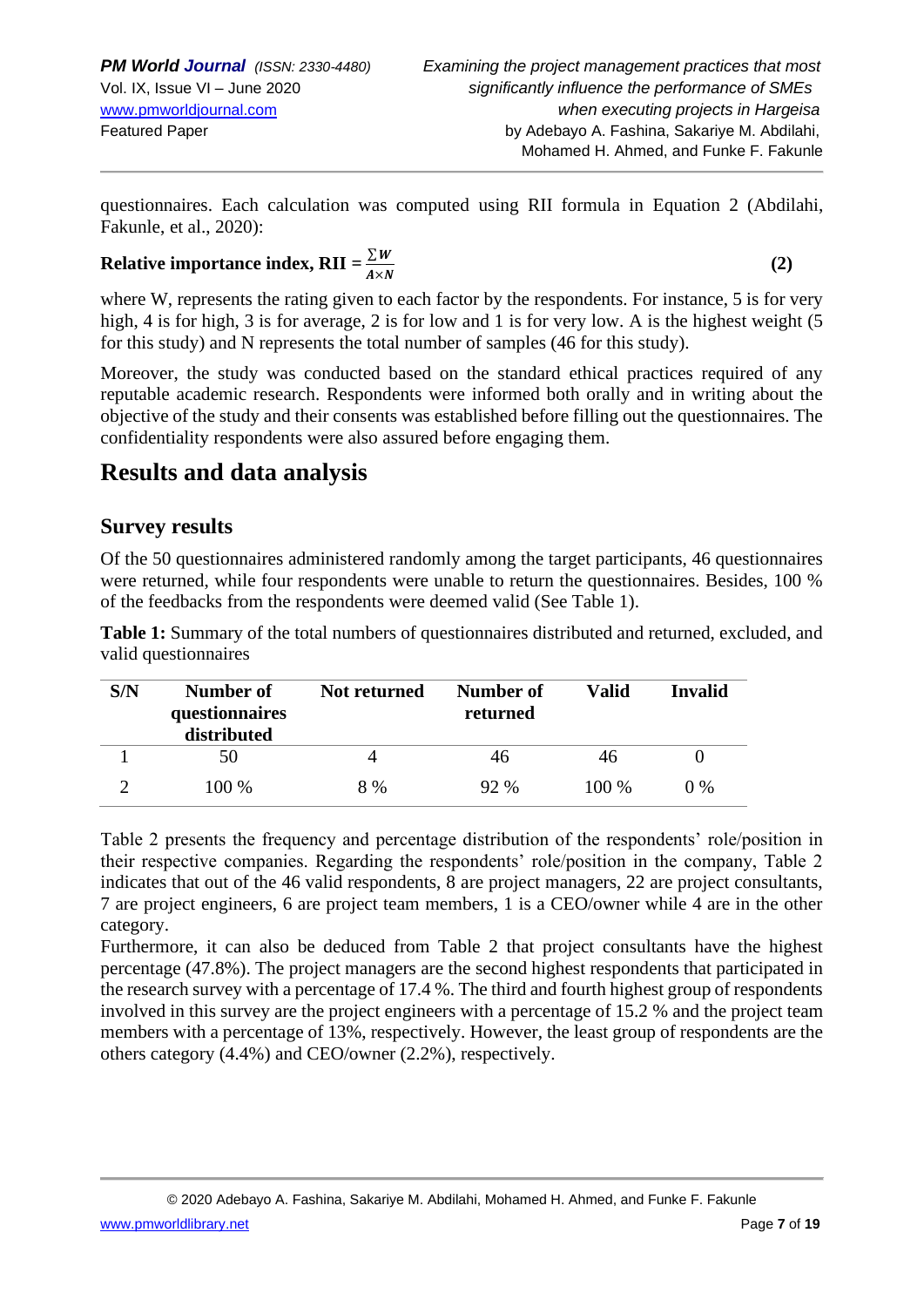| S/N | <b>Description</b>  | <b>Frequency</b> | Percentage |
|-----|---------------------|------------------|------------|
|     | Project manager     |                  | 17.4 %     |
| 2   | Project consultant  | 22               | 47.8%      |
| 3   | Project engineer    |                  | 15.2 %     |
|     | Project team member | h                | 13.0 %     |
|     | CEO/owner           |                  | 2.2 %      |
| 6   | Others              |                  | 4.4 %      |
|     | Total               | 46               | 100%       |

**Table 2:** The frequency and percentage distribution of the respondents' role/position

Table 3 presents the frequency and percentage distribution of the number of SME projects that the respondents have been involved in. It can be seen from Table 3 that the respondents' experience in SME projects are closely distributed. This is due to the fact that over 80 % of the respondents have been involved in more than four SME projects i.e. 14 respondents have been involved in 4 to 6 projects, 13 of them have been involved in 7-10 projects while 11 of the respondents have participated in over 10 projects (23.9%). Besides, the remaining 8 (17.4 %) respondents have participated in 1-3 projects.

**Table 3:** Frequency and percentage distribution of the projects that respondents have participated in

| S/N | <b>Description</b> | <b>Frequency</b> | Percentage |
|-----|--------------------|------------------|------------|
|     | 1-3 projects       |                  | 17.4%      |
|     | 4-6 project        | 14               | 30.4%      |
|     | 7-10 project       | 13               | 28.3%      |
|     | $> 10$ projects    |                  | 23.9%      |
|     | Total              | 46               | 100%       |

### **Cronbach's alpha data reliability test**

Applying Table 4, the internal consistency of the feedbacks from the respondents was measured based on range of the Cronbach coefficient obtained from the test carried out (Gliem & Gliem, 2003). However, the result of the Cronbach's Alpha reliability test conducted indicates that the Cronbach's Alpha values is 0.655. This means that the internal consistency of the feedbacks has a satisfactory reliability of 65.5%.

| S/N | Cronbach's alpha, $\alpha$ | <b>Internal consistency</b> |
|-----|----------------------------|-----------------------------|
|     | $\alpha \geq 0.8$          | Excellent                   |
|     | $0.8 > \alpha > 0.7$       | Good                        |
| 3   | $0.7 > \alpha \ge 0.5$     | Satisfactory                |
|     | $\alpha$ < 0.5             | Poor                        |

**Table 4:** Internal consistency of Cronbach's Alpha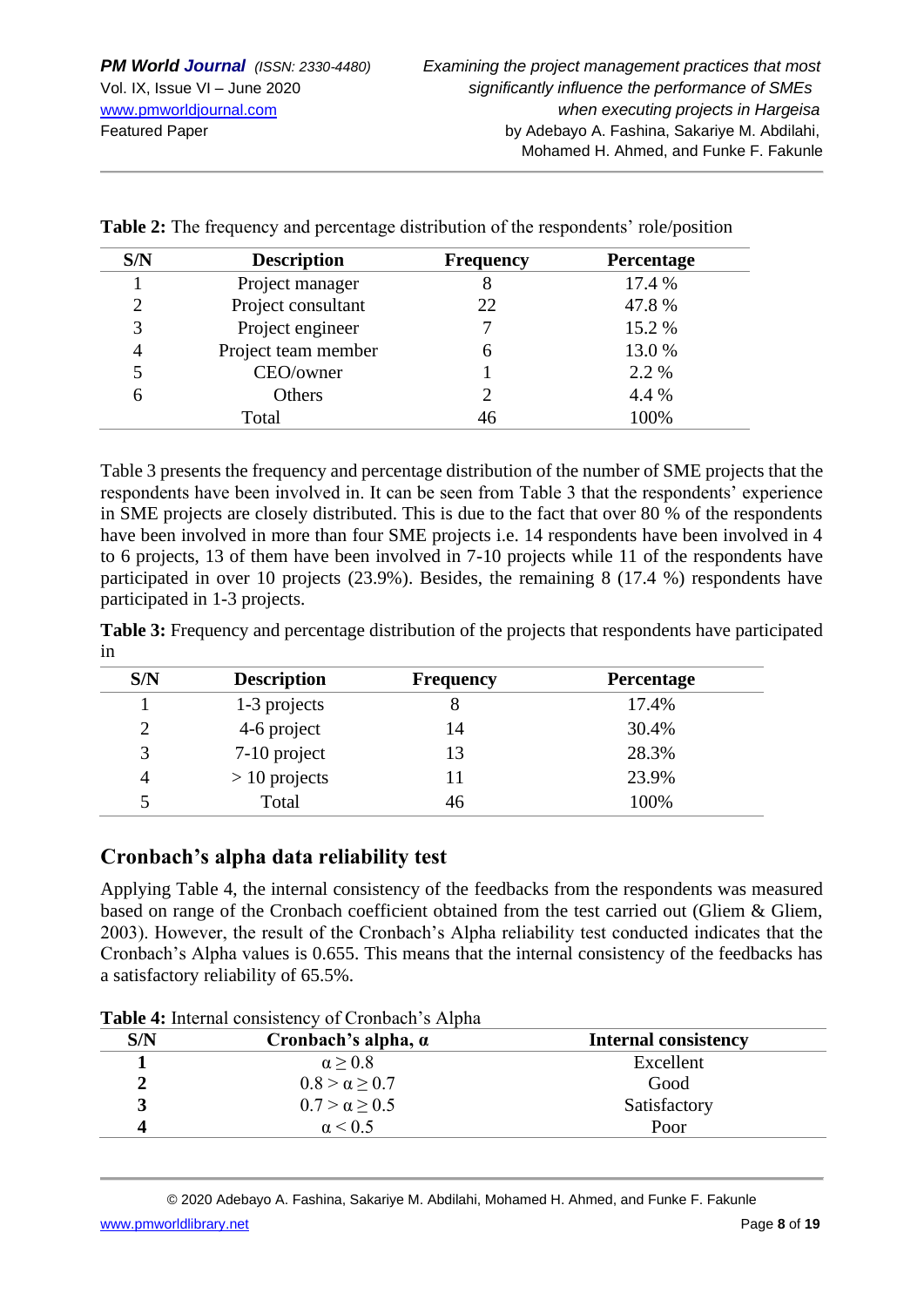## **Analysis of the project management practices that most significantly impact the organizational performance of SMEs**

The six project management practices that most significantly impact the organizational performance of SMEs have been ranked based on Relative Importance Index (RII) and Mean Value. To establish the level of contribution of the six project management practices explored in this study, the RII and mean value rankings are organized according to the RII classification table presented in Table 5.

**Table 5:** Classification of RII

| <b>Scale</b> | <b>Extent of significance</b> | <b>RII</b>             |
|--------------|-------------------------------|------------------------|
|              | No extent                     | $0.0 <$ RII $\le 0.2$  |
|              | Little extent                 | $0.2 <$ RII $\leq 0.4$ |
|              | Moderate extent               | $0.4 <$ RII $\leq 0.6$ |
| 4            | Large extent                  | $0.6 <$ RII $\leq 0.8$ |
|              | Very large extent             | $0.8 <$ RII $< 1.0$    |

The results of the survey analysis of the project management practices that most significantly impact the organizational performance of SMEs is present in Table 6. As perceived by the respondents, Table 6 shows that project communication management (RII =  $0.700$ ) is the most impactful project management practice that influence organizational performance of SMEs in Hargeisa, Somaliland. In addition, project schedule management (RII =  $0.683$ ), project procurement management (RII =  $0.670$ ), project scope management (RII =  $0.622$ ), and project cost management (RII =  $0.617$ ) are ranked in the second, third, fourth and fifth rank positions, respectively. The least significant project management practice investigated in the current study is the project risk management (RII =  $0.609$ ), despite that fact that it has a high level of contribution like the other five.

**Table 6:** The mean score value and RII ranking of the most impactful project management practices as regards the organizational performance of SMEs

| S/N | <b>Impact of Project Management</b><br>Practice on Organization Performance | RII   | Mean<br>Value | RII &<br>Mean<br>Ranking | Level of<br>Contribution |
|-----|-----------------------------------------------------------------------------|-------|---------------|--------------------------|--------------------------|
|     | Project scope management                                                    | 0.622 | 3.109         | 4                        | High                     |
|     | Project risk management                                                     | 0.609 | 3.043         | 6                        | High                     |
|     | Project cost management                                                     | 0.617 | 3.087         |                          | High                     |
| 4   | Project communication management                                            | 0.700 | 3.500         |                          | High                     |
| 5   | Project procurement management                                              | 0.670 | 3.348         |                          | High                     |
| 6   | Project schedule management                                                 | 0.683 | 3.413         |                          | High                     |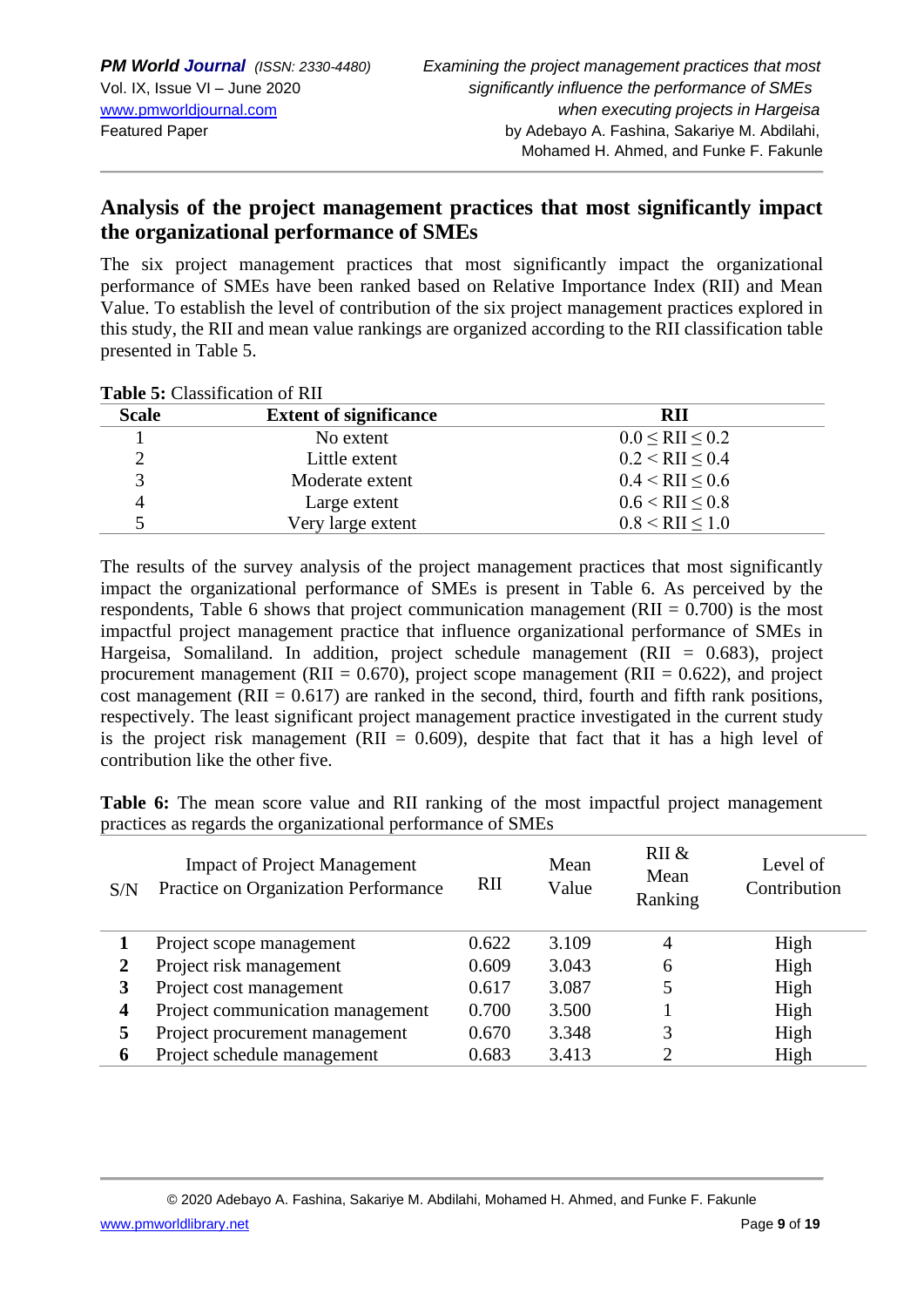## **Discussion and Implications of the study**

Generally, the implications of the findings from this study are significant to impending studies. Owing to increased competition among SMEs and the drive for globalization, the outcomes of the current research work reveal that SMEs now proactively use project management (PM) as a tool for facilitating project success when executing their projects. However, the successful application of PM in these SMEs is as important as the people applying it. This implies that the implementation of PM cannot be realizable without having the proper workforce in the right places with the required skills, positive motive to work and more importantly the leadership competence to match the team efforts.

Respondents ranked project communication management as the most preferred project management practices that most significantly influence the performance of SMEs when executing projects in Hargeisa. This is not surprising, since it has been established that 60 percent of project fails as a result of the lack of appropriate and systematized communication management (Project Management Institute, 2017). Which means that the proper application of communication management in a project is essential to the organizational performance of SMEs (Ziek & Anderson, 2015). In addition, since effective and excellent communication is critical among project stakeholders and to the successful accomplishment of a project goal within the agreed time and budget, it can deprive a business from achieving its organizational objective if not appropriately managed by the project manager, in particular (Butt et al., 2016). Meaning that project communication management can help SMEs improve their organizational performance by ensuring that the indulgence of information is suitable and timely to key stakeholders involved in the project (Zulch, 2014). The choice of the respondents is thus justifiable.

As perceived by the respondents, the second most influential PM knowledge area that most significantly influence the performance of SMEs when executing projects in Hargeisa is project schedule management. This is agreeable to a large extent because project schedule management practice is critical to organizational efficiency, effectiveness and performance of SMEs as suggested by (Chin & Hamid, 2015). Besides, project schedule management has long been recognized by project managers, PM practitioners, and researcher as the most effective approach to avoid the issue of delay throughout the lifecycle of any type of project (Atkinson, 1999; Bhunia et al., 2019; Fakunle & Fashina, 2020). This implies that the consequences of project schedule management practices on organizational performance of SMEs can be directly or indirectly be linked to management efficiency and decline in project delay (Atkinson, 1999).

Project procurement management was ranked as the third most preferred project management practices that most significantly influence the performance of SMEs when executing projects in Hargeisa. This is however expected, since a number of the SMEs in Somaliland are involved in trading businesses. Moreover, the respondents showed their understanding regarding the industry as most of the goods sold in Somaliland are mostly imported from Dubai, Saudi Arabia, Turkey, UK, China, Ethiopia etc. (Fashina et al., 2020). Meaning that if procurement orders are not appropriately managed, the sales and capital of these SMEs would be affected and invariably diminishes their organizational performance, particularly, in terms of time delivery and quality. It is therefore clear, that the choice of the respondents is justifiable.

© 2020 Adebayo A. Fashina, Sakariye M. Abdilahi, Mohamed H. Ahmed, and Funke F. Fakunle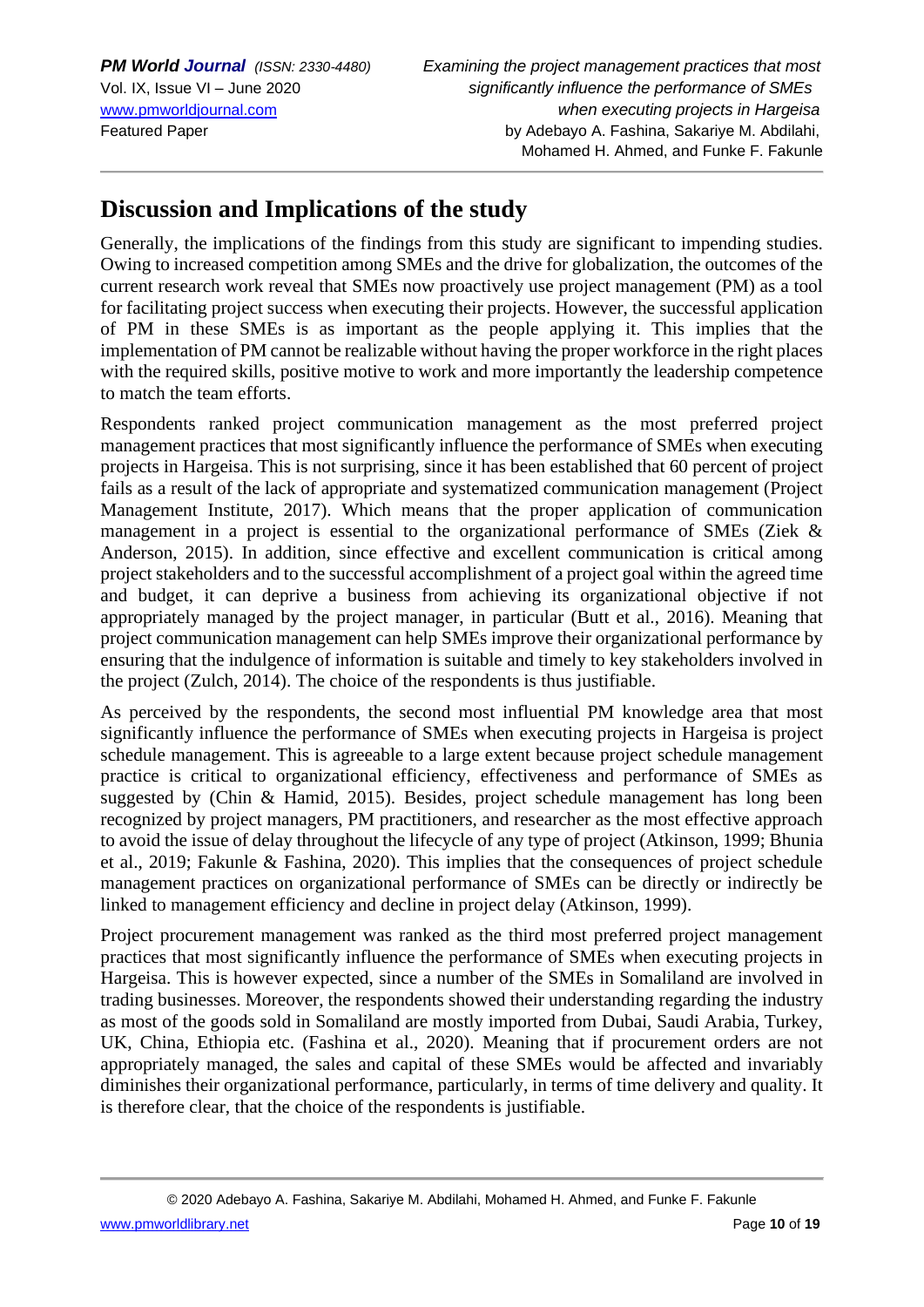According to the feedbacks from the respondents, project scope management was ranked as the fourth most preferred project management practices that most significantly influence the performance of SMEs when executing projects in Hargeisa. One would have expected the respondents to rank this PM knowledge area as one of the top three positions. This is because most SMEs activities are still limited with resources required to improve their performance and as such project scope management is expected to play a vital role in safeguarding the project development from going amiss by ensuring that there are very fewer chances that these SMEs overrun their project budget. It is therefore, important to apply project scope management processes in trading businesses in order to ensure that SME projects are streamlined to only the indispensable works per time. This will in turn help the SMEs to control uncertainties throughout the project lifecycle as suggested in work by (Atkinson, Crawford, & Ward, 2006).

In addition, project cost management was ranked by the respondents as the fifth most preferred project management practices that most significantly influence the performance of SMEs when executing projects in Hargeisa. The choice of the respondents here is justifiable as it is generally established that cost management is a subset of scope management, which implies that, even if costs appreciations in projects can be greatly reduced with a properly implemented project cost management, organizational performance can only be enhanced when cost management is technically supported with scope management as suggested by (Fashina, Abdilahi, Fakunle, et al., 2020). This is why this PM knowledge area did not fall within the first three rank positions or ranked before scope management.

The findings from the current work reveal that the respondents ranked project risk management as the least preferred project management practices that most significantly influence the performance of SMEs when executing projects in Hargeisa. This can be linked to the fact that 80 % of the respondents have been involved in more than four SME projects, particularly, in trading business and as such, the importance of implementing risk management in SMEs projects will not be too new to them. Besides, they are aware that project risk management can allow SMEs to effectively reduce unexpected cost, which in turn helps in the proper allocation of resources. This shows the link between risk management, scope management and cost management in projects, as exemplified in work of (Fashina, Abdilahi, Fakunle, et al., 2020).

# **Conclusions**

In conclusion, this study has successfully examined the project management practices that most significantly influence the performance of SMEs when executing projects in Hargeisa. Six out of the ten project management knowledge areas were investigated in the current study. They include project scope management, project risk management, project cost management, project communication management, project procurement management and project schedule management. Using Cronbach's alpha reliability test, the internal consistency of the feedback from the questionnaire survey was tested and validated. The feedbacks from the respondents show that the project management practices are as follows, according to their significant impact on the organizational performance of SMEs in the course of implementing projects: project communication management (1st), project schedule management (2nd), project procurement management (3rd), project scope management (4th), and project cost management (5th) project risk management (6th), respectively, as depicted in Table 6.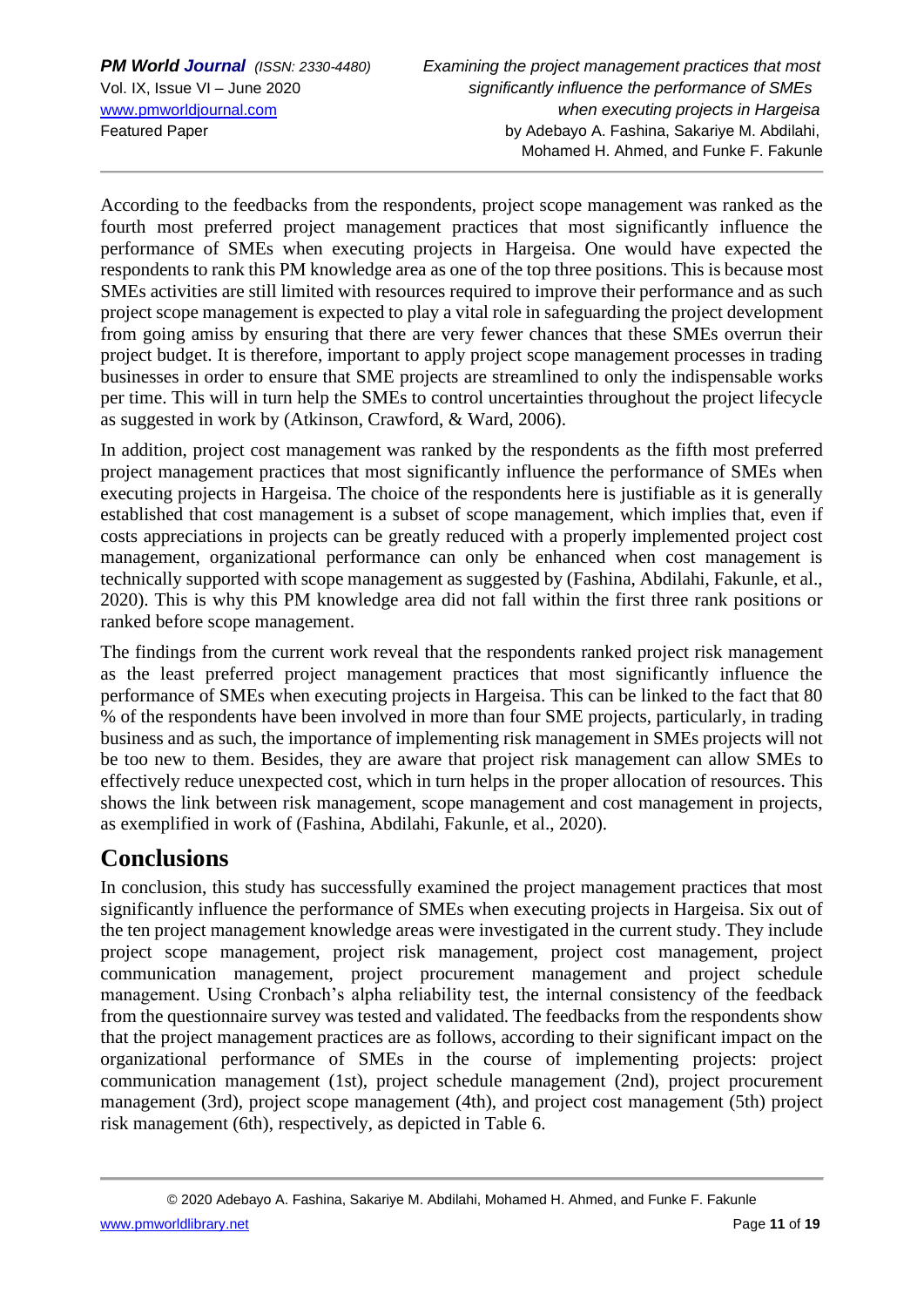The key contribution of this study to knowledge is providing an underlying understanding on the project management practices that most significantly influence the performance of SMEs when executing projects. The findings from the research work are however expected to provide novel insights that are significant to future research studies as they are can be used to valid these future studies. In addition, this research study will provide government entities with insightful information on how project management practices are influential to the success of SMEs in Somaliland. It will also be useful for the foreign partners of the Somaliland government when developing programs for funding of activities that are targeted at advancing the performance of SMEs in Somaliland and elsewhere.

Although, the current study has revealed that all the six project management knowledge areas investigated has a high level of contribution as regard their impacts on the improvement of SMEs organizational performance, it is strongly recommended that SMEs should make efforts to enforce project management practices in the implementation of all their projects. However, it will be quite significant for future researchers to make additional effort to conducted structured and unstructured interviews with the stakeholders in the SMEs, since the research survey conducted in this study was basically through structured questionnaires that is based on literature review. This could provide more insights on the relationship between project management and project success in the SME.

**Acknowledgments:** The authors are grateful to thank the SMEs that participated in this study. Their efforts and contributions to this research work are well appreciated.

**Declaration of Conflicting Interest:** The author(s) declared no potential conflicts of interest with respect to the research, authorship, and/or publication of this article.

**Funding:** The author(s) received no financial support for the research, authorship, and/or publication of this article.

## **References**

- Abdilahi, S. M., Fakunle, F. F., & Fashina, A. A. (2020). Exploring the extent to which project scope management processes influence the implementation of telecommunication projects. *PM World Journal*, *IX*(V), 1–17. Retrieved from https://pmworldjournal.com/article/exploring-the-extent-towhich-project-scope-management-processes
- Abdilahi, S. M., Fashina, A. A., & Fakunle, F. F. (2020). An overview of the applications of project scope management in Somaliland telecommunication industry: Approaches, impacts, constraints and practices. *PM World Journal*, *IX*(VI), 1–17.
- Ahsan, K., & Gunawan, I. (2010). Analysis of cost and schedule performance of international development projects. *International Journal of Project Management*, *28*(1), 68–78. https://doi.org/10.1016/j.ijproman.2009.03.005

Allen, I. E., & Seaman, C. A. (2007). Likert scales and data analyses. *Quality Progress*.

Alquier, A. M. B., & Tignol, M. H. L. (2006). Risk management in small- and medium-sized enterprises.

[www.pmworldlibrary.net](http://www.pmworldlibrary.net/) Page **12** of **19**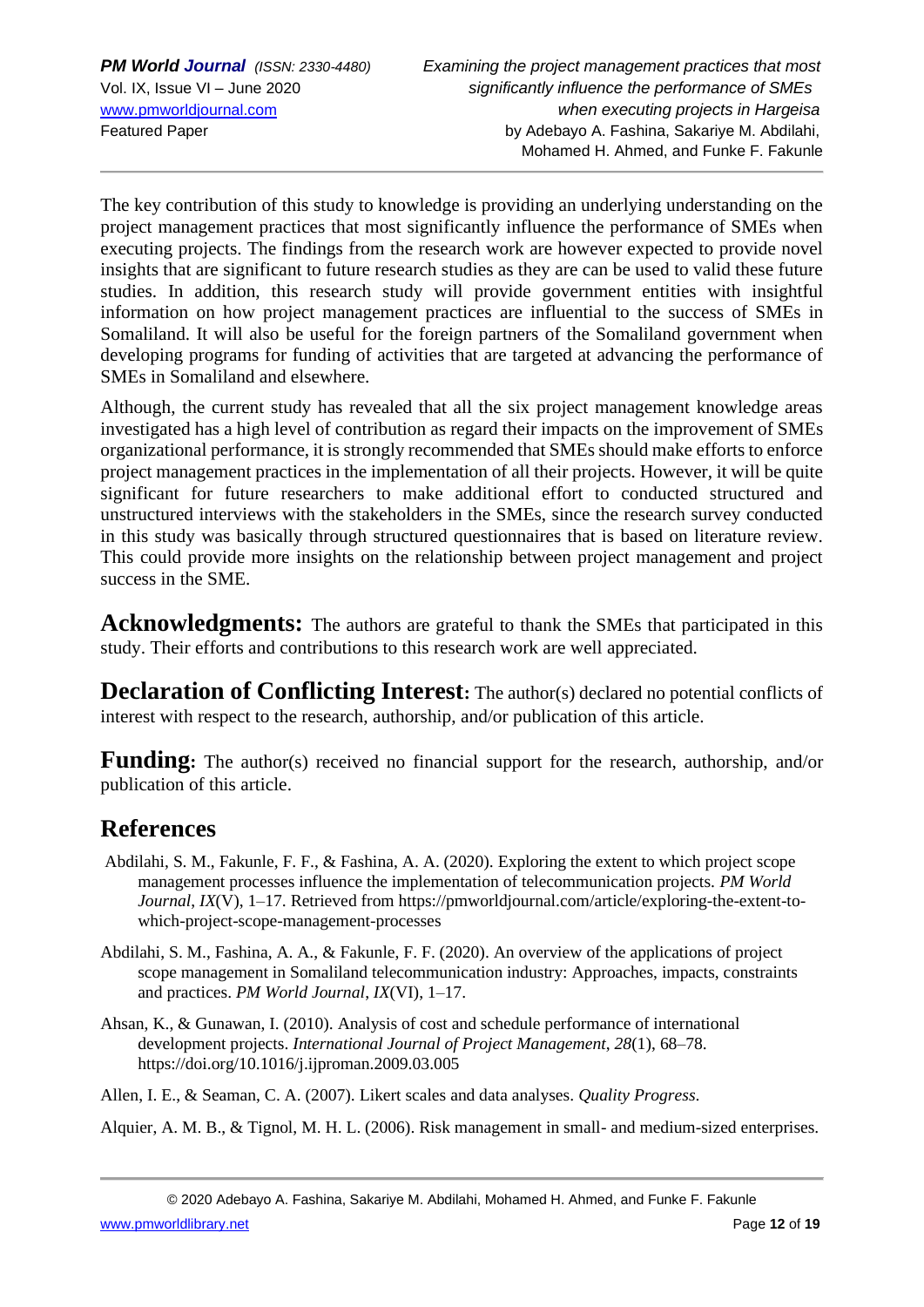*Production Planning and Control*, *17*(3), 273–282. https://doi.org/10.1080/09537280500285334

- Arndt, H. H. (2017). Process control. In *Project Management: A Reference for Professionals*. https://doi.org/10.1201/9780203741771
- Atawodi, O. W., & Ojeka, S. A. (2012). Relationship between Tax Policy, Growth of SMEs and the Nigerian Economy. *International Journal of Business and Management*, *7*(13). https://doi.org/10.5539/ijbm.v7n13p125
- Atkinson, R. (1999). Project management: Cost, time and quality, two best guesses and a phenomenon, its time to accept other success criteria. *International Journal of Project Management*. https://doi.org/10.1016/S0263-7863(98)00069-6
- Atkinson, R., Crawford, L., & Ward, S. (2006). Fundamental uncertainties in projects and the scope of project management. *International Journal of Project Management*. https://doi.org/10.1016/j.ijproman.2006.09.011
- Aubry, M., & Hobbs, B. (2011). A fresh look at the contribution of project management to organizational performance. *Project Management Journal*. https://doi.org/10.1002/pmj.20213
- Aubry, M., Hobbs, B., & Thuillier, D. (2009). The contribution of the project management office to organisational performance. *International Journal of Managing Projects in Business*, *2*(1), 141– 148. https://doi.org/10.1108/17538370910930563
- Badiru, A. B. (1999). Project Management. In *Rebuilding Mostar* (pp. 36–45). https://doi.org/10.5949/UPO9781846313905.007
- Baily, P. (2017). Procurement. In *Contracting for Project Management*. https://doi.org/10.4324/noe0415394048.ch23
- Bhunia, A. K., Sahoo, L., & Shaikh, A. A. (2019). Project Management. In *Springer Optimization and Its Applications* (pp. 367–402). https://doi.org/10.1007/978-981-32-9967-2\_14
- Burlton, R. (2001). Principles of Process Management BT Business process management: profiting from process. In *Business process management: profiting from process*.
- Butt, A., Naaranoja, M., & Savolainen, J. (2016). Project change stakeholder communication. *International Journal of Project Management*, *34*(8), 1579–1595. https://doi.org/10.1016/j.ijproman.2016.08.010
- Chin, L. S., & Hamid, A. R. A. (2015). The Practice of Time Management on Construction Project. *Procedia Engineering*, *125*, 32–39. https://doi.org/10.1016/j.proeng.2015.11.006
- Cronbach, L. J. (1951). Coefficient alpha and the internal structure of tests. *Psychometrika*. https://doi.org/10.1007/BF02310555
- de Araújo, M. C. B., Alencar, L. H., & de Miranda Mota, C. M. (2017). Project procurement management: A structured literature review. *International Journal of Project Management*, *35*(3), 353–377. https://doi.org/10.1016/j.ijproman.2017.01.008
- de Wit, A. (1988). Measurement of project success. *International Journal of Project Management*. https://doi.org/10.1016/0263-7863(88)90043-9

Fakunle, F. F., Opiti, C., Sheikh, A. A., & Fashina, A. A. (2020). Major barriers to the enforcement and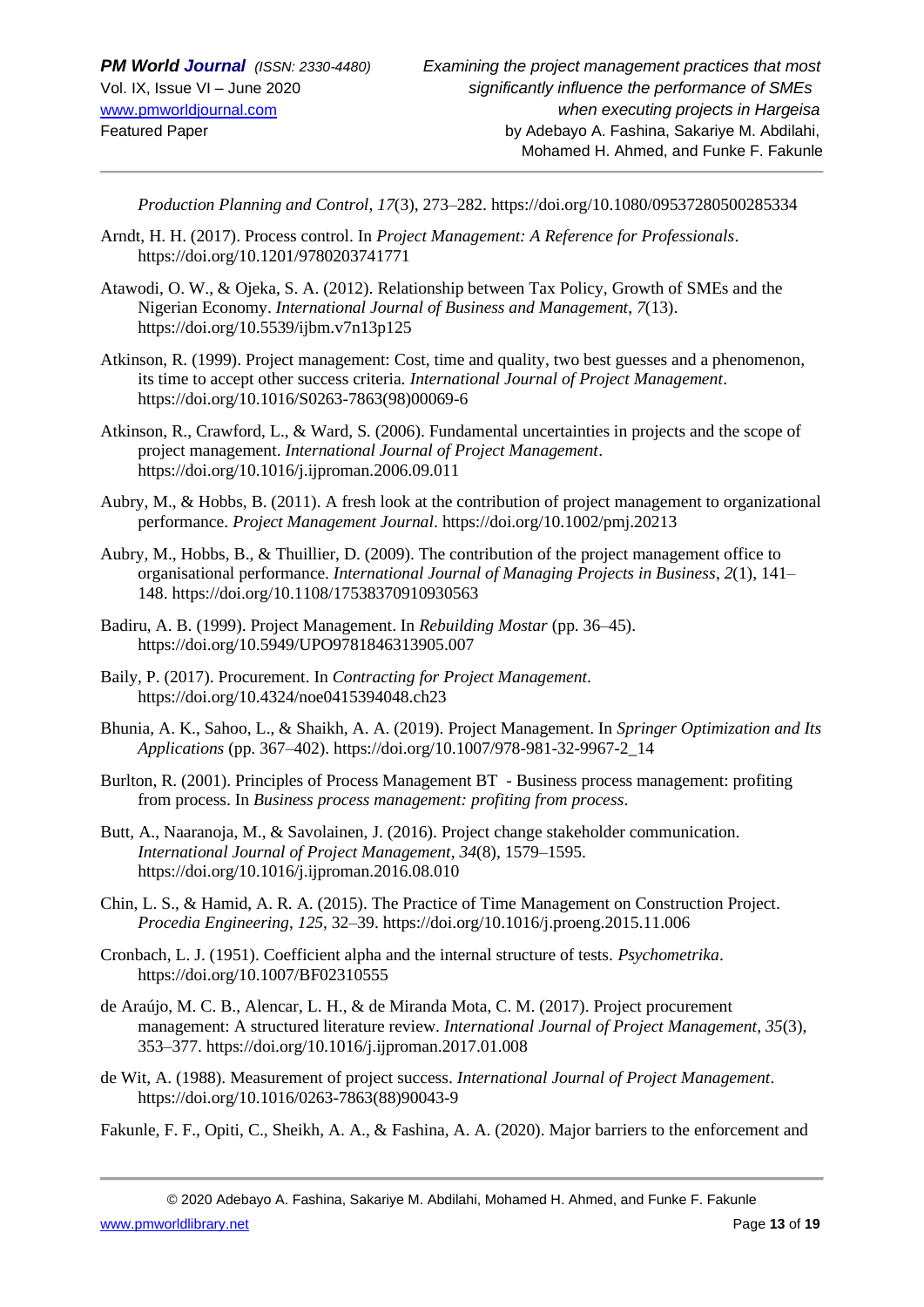violation of building codes and regulations: a global perspective. *SPC Journal of Environmental Sciences*, *2*(1), 12–18.

- Fakunle, F. F., & Fashina, A. A. (2020). Major delays in construction projects: A global overview. *PM World Journal*, *IX*(V), 1–15.
- Fashina, A. A., Abdilahi, S. M., & Fakunle, F. F. (2020). Examining the challenges associated with the implementation of project scope management in telecommunication projects in Somaliland. *PM World Journal*, *IX*(III), 1–16.
- Fashina, A. A., Fakunle, F. F., & Opiti, C. (2020). Exploring the common delay factors related to major parties involved in construction projects: A systematic review. *PM World Journal*, *IX*(V), 1–17. Retrieved from https://pmworldjournal.com/article/exploring-the-common-delay-factors
- Fashina, A. A., Abdilahi, S. M., Fakunle, F. F., & Ahmed, M. H. (2020). Examining the extent to which SMEs can realize a better organizational performance when various project management practices are linked together. *Preprint*, 1–13. https://doi.org/10.13140/RG.2.2.32388.76162
- Fedulova, I., Piatnytska, G., & Lukashova, L. (2018). Small business in Ukraine: peculiarities and problems of development in the conditions of the fourth industrial revolution. *Marketing and Management of Innovations*, (3), 216–228. https://doi.org/10.21272/mmi.2018.3-19
- Forsman, H. (2008). Business development success in SMEs: A case study approach. *Journal of Small Business and Enterprise Development*. https://doi.org/10.1108/14626000810892382
- García-Morales, V. J., Jiménez-Barrionuevo, M. M., & Gutiérrez-Gutiérrez, L. (2012). Transformational leadership influence on organizational performance through organizational learning and innovation. *Journal of Business Research*, *65*(7), 1040–1050. https://doi.org/10.1016/j.jbusres.2011.03.005
- Gliem, J. a, & Gliem, R. R. (2003). Calculating, Interpreting, and Reporting Cronbach's Alpha Reliability Coefficient for Likert-Type Scales,. *2003 Midwest Research to Practice Conference in Adult, Continuing, and Community Education*. https://doi.org/10.1109/PROC.1975.9792
- Hogan, S. J., & Coote, L. V. (2014). Organizational culture, innovation, and performance: A test of Schein's model. *Journal of Business Research*. https://doi.org/10.1016/j.jbusres.2013.09.007
- Hubbard, G. (2009). Measuring organizational performance: Beyond the triple bottom line. *Business Strategy and the Environment*. https://doi.org/10.1002/bse.564
- Jiménez-Jiménez, D., & Sanz-Valle, R. (2011). Innovation, organizational learning, and performance. *Journal of Business Research*, *64*(4), 408–417. https://doi.org/10.1016/j.jbusres.2010.09.010
- Kanji, G. K. (2002). Performance measurement system. *Total Quality Management*, *13*(5), 715–728. https://doi.org/10.1080/0954412022000002090
- Khan, A. (2006). Project scope management. *Cost Engineering (Morgantown, West Virginia)*. https://doi.org/10.1201/b12717-6
- Kimmons, R. L., & Loweree, J. H. (2017). PROJECT MANAGEMENT. In *Project Management: A Reference for Professionals*. https://doi.org/10.1201/9780203741771
- Krejcie, R. V., & Morgan, D. W. (1970). Determining Sample Size for Research Activities. *Educational and Psychological Measurement*. https://doi.org/10.1177/001316447003000308

© 2020 Adebayo A. Fashina, Sakariye M. Abdilahi, Mohamed H. Ahmed, and Funke F. Fakunle

[www.pmworldlibrary.net](http://www.pmworldlibrary.net/) Page **14** of **19**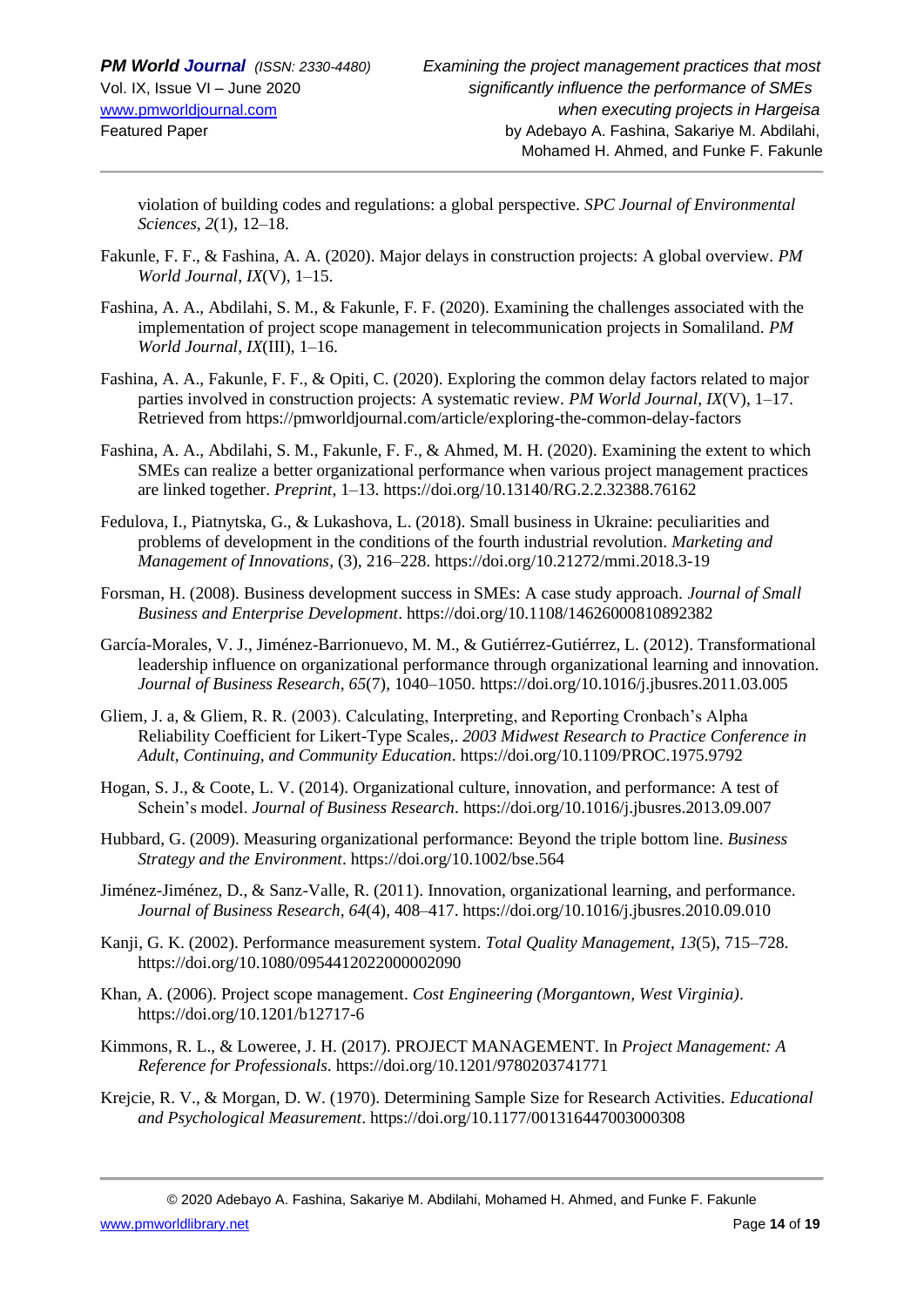- Lumnije, T. (2012). The role of small and medium enterprises in economic development The case of Kosovo. *Academicus International Scientific Journal*. https://doi.org/10.7336/academicus.2012.05.05
- Management, P. (2003). Project Risk and Uncertainty Management. In *Cost Engineering*. https://doi.org/10.1016/S0263-7863(03)00007-3
- Mir, F. A., & Pinnington, A. H. (2014). Exploring the value of project management: Linking Project Management Performance and Project Success. *International Journal of Project Management*. https://doi.org/10.1016/j.ijproman.2013.05.012
- Moran, A. (2014). Project Risk Management. In *SpringerBriefs in Computer Science* (pp. 17–32). https://doi.org/10.1007/978-3-319-05008-9\_2
- Movassaghi, K. K. (1990). Project management A managerial approach. *European Journal of Operational Research*. https://doi.org/10.1016/0377-2217(90)90203-n
- Muhammad, M. Z.-, Char, A. K., Yasoa', M. R. bin, & Hassan, Z. (2009). Small and Medium Enterprises (SMEs) Competing in the Global Business Environment: A Case of Malaysia. *International Business Research*. https://doi.org/10.5539/ibr.v3n1p66
- Müller, R., Glückler, J., Aubry, M., & Shao, J. (2013). Project management knowledge flows in networks of project managers and project management offices: A case study in the pharmaceutical industry. *Project Management Journal*. https://doi.org/10.1002/pmj.21326
- Munns, A., & Bjeirmi, B. (1996). The role of project management in achieving project success. *International Journal of Project Management*, *14*(2), 81–87. https://doi.org/10.1016/0263- 7863(95)00057-7
- Munns, A. K., & Bjeirmi, B. F. (1996). The role of project management in achieving project success. *International Journal of Project Management*. https://doi.org/10.1016/0263-7863(95)00057-7
- Nath, A., & Momin, M. M. (2014). Project Scope Management: a Pivotal Tool for Project'S Success. *International Journal of Management, IT and Engineering*.
- Omar, M. A., Fashina, A. A., & Fakunle, F. F. (2020). The status quo of Somaliland construction industry: A development trend. *PM World Journal*, *IX*(V), 1–18.
- Project Management Institute. (2017). *A Guide to the Project Management Body of Knowledge (PMBOK® Guide) 6th Edition*.
- Sanchez, O. P., Terlizzi, M. A., & de Moraes, H. R. de O. C. (2017). Cost and time project management success factors for information systems development projects. *International Journal of Project Management*. https://doi.org/10.1016/j.ijproman.2017.09.007
- Sheikh, A. A., Fakunle, F. F., & Fashina, A. A. (2020). The status quo of building codes and construction practices in Somaliland: practitioners' perceptions. *SPC Journal of Environmental Sciences*, *2*(1), 4–11.
- Smith, P. (2016). Project Cost Management with 5D BIM. *Procedia - Social and Behavioral Sciences*, *226*, 193–200. https://doi.org/10.1016/j.sbspro.2016.06.179
- Stewart, H., & Gapp, R. (2014). Achieving Effective Sustainable Management: A Small-Medium

[www.pmworldlibrary.net](http://www.pmworldlibrary.net/) Page **15** of **19**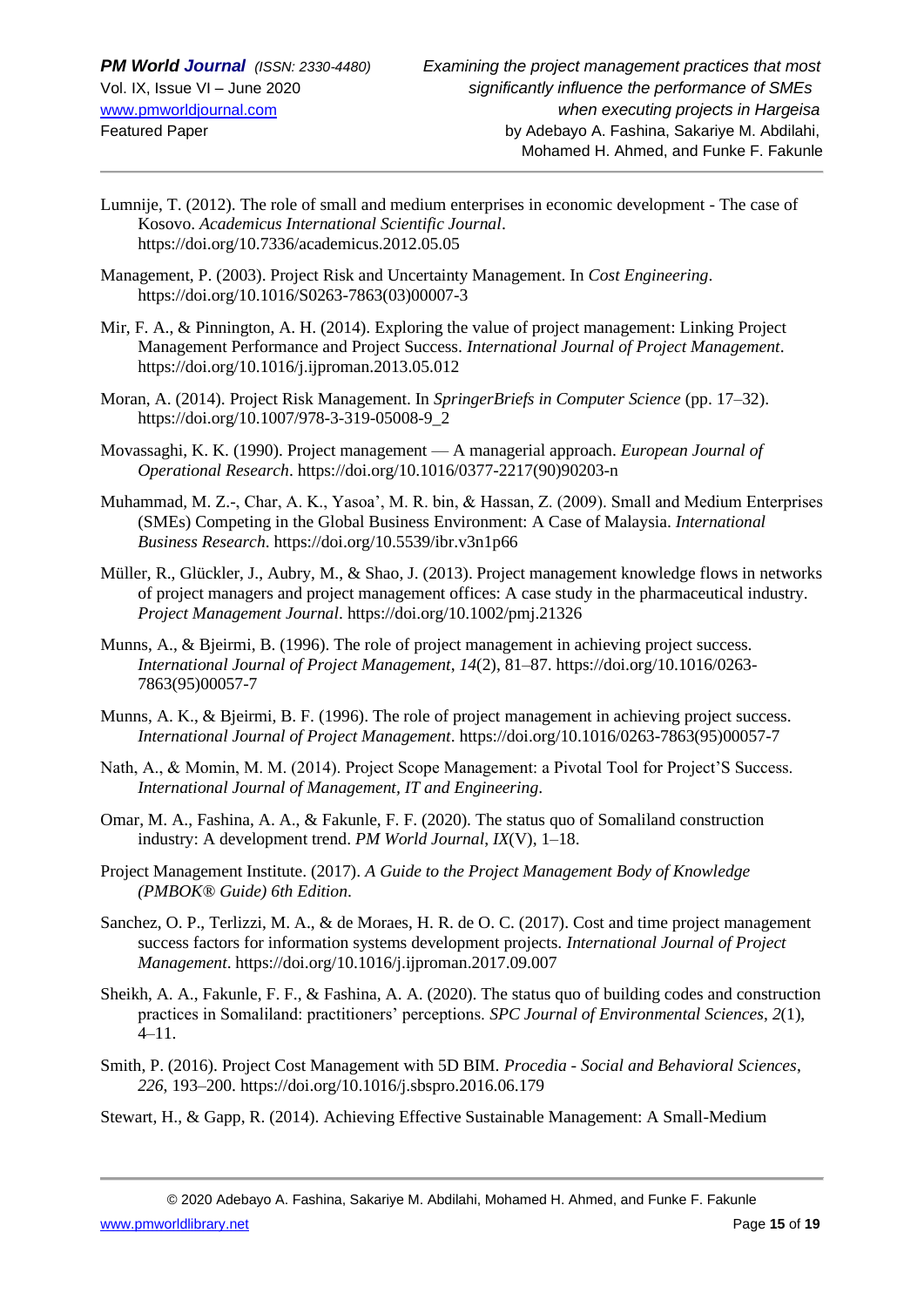Enterprise Case Study. *Corporate Social Responsibility and Environmental Management*, *21*(1), 52–64. https://doi.org/10.1002/csr.1305

- Ziek, P., & Anderson, J. D. (2015). Communication, dialogue and project management. *International Journal of Managing Projects in Business*, *8*(4), 788–803. https://doi.org/10.1108/IJMPB-04-2014- 0034
- Zulch, B. (2014). Communication: The Foundation of Project Management. *Procedia Technology*, *16*, 1000–1009. https://doi.org/10.1016/j.protcy.2014.10.054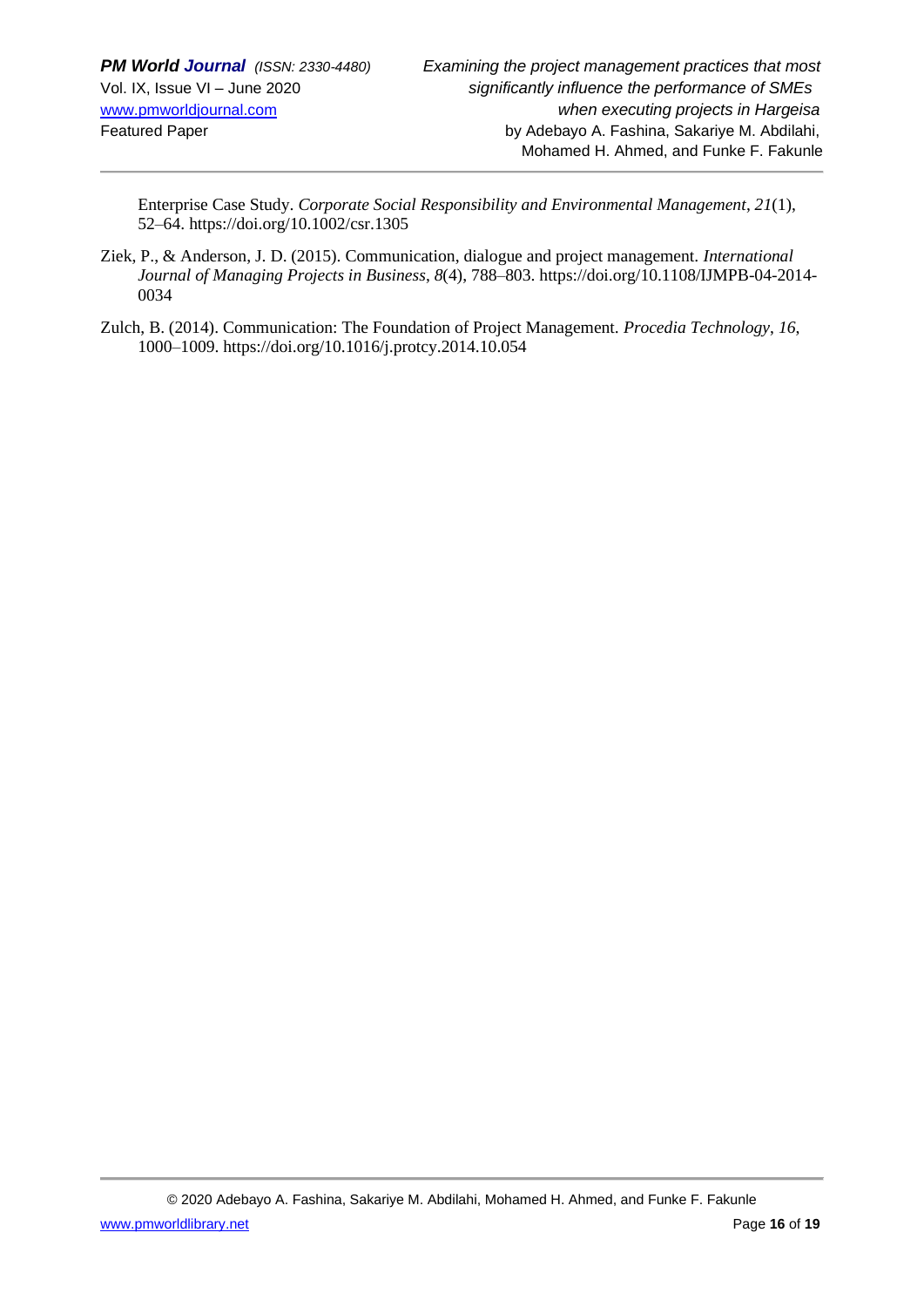## About the Authors



**Dr. Adebayo Adeboye Fashina** is a young certified management consultant (CMC), professional researcher, educator and education management consultant with over eight years of significant international experience working on STEM education, EOMS/Project management research and teaching, science research and teaching, and capacity building at various levels of education across Africa.

Dr. Adebayo hold a Bachelor's degree in Physics/Electronics, MSc. in Theoretical Physics and Ph.D. in Theoretical and Applied Physics. He currently works with Gollis University, Hargeisa as an Associate Professor of Physics and Engineering Management. Prior to his present job, he worked as a Researcher/GTA/Lecturer-B at AUST before joining Kampala International University, Uganda as a Senior Lecturer and later worked as an Associate Professor at William V. S. Tubman University, Liberia. He was nominated for the 2016 Sustainable Energy Africa Awards and shortlisted as one of the three finalists in the ''Emerging Leaders'' award category at the 2016 Nigeria Energy Forum.

Dr. Adebayo has conducted training workshops, seminars and given speeches/talks/presentations at local and international conferences. He has published more than 20 articles in reputed journals and is an active reviewer of many international journals. He is a motivated, energetic and focused individual with strengths in innovative teaching approaches, interdisciplinary research, data analysis, teacher training and team management. His research interest includes sustainable living, project management, RE policy and management, education organization management system (EOMS), educational planning, photonic nanostructures of materials etc. He is a fellow of African Scientific Institute, USA and the Institute of Management Consultants, Nigeria.

Dr. Adebayo can be contacted on [adebayofashina@gmail.com](mailto:adebayofashina@gmail.com) or [afashina@gollisuniversity.org](mailto:afashina@gollisuniversity.org)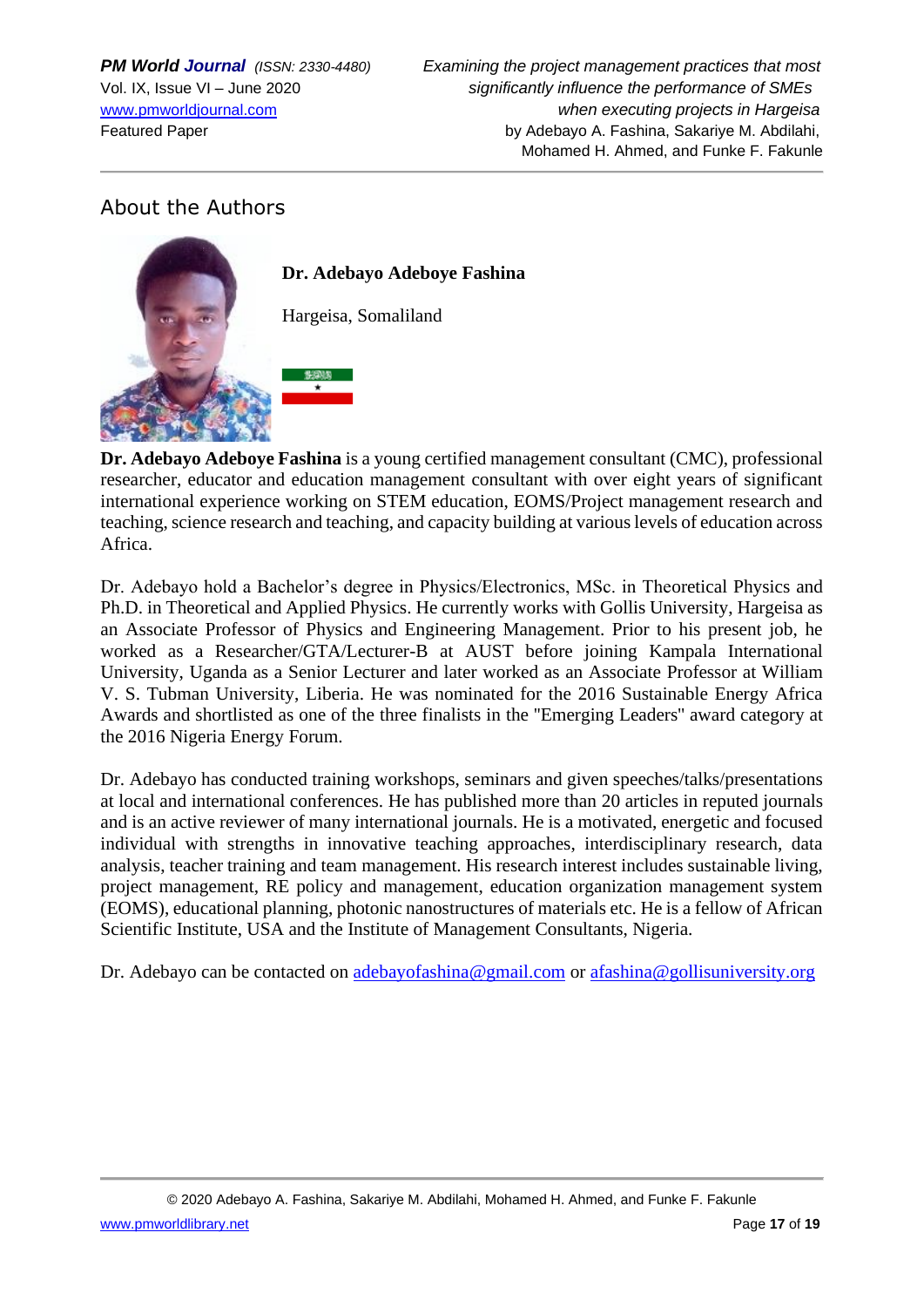

### **Sakariye Mahamed Abdilahi**

Hargeisa, Somaliland



**Sakariye Mahamed Abdillahi** is a member of Dr. Adebayo's research group at Gollis University and an Assistant Lecturer in the department of telecommunication engineering at same University. Sakariye hold a B.Sc. degree in Telecommunication Engineering and Master of Arts in Project Management from Gollis University, Hargeisa, Somaliland. He is proficient in communication, training, organization, the use of social media outlets, and the use of Microsoft Office packages such as MS Word, MS Excel, and MS Power point.

His research interests evolve around the application of project management knowledge areas to telecommunication projects, project and engineering management, application of project management knowledge areas to small and medium enterprises (SMEs) etc. Sakariye can be contacted on [zakariemoe@gmail.com](mailto:zakariemoe@gmail.com)



**Mohamed Hassan Ahmed**

Hargeisa, Somaliland



**Mohamed Hassan Ahmed** is a member of Dr. Adebayo's research group at Gollis University. Mohamed hold a B.Sc. degree in Environmental Science and Master of Arts in Project Management from University of Hargeisa and Gollis University, Hargeisa, respectively. His research interests evolve around application of project management knowledge areas to small and medium enterprises (SMEs).

Mohamed can be contacted on [nuuradiin444@gmail.com](mailto:nuuradiin444@gmail.com)